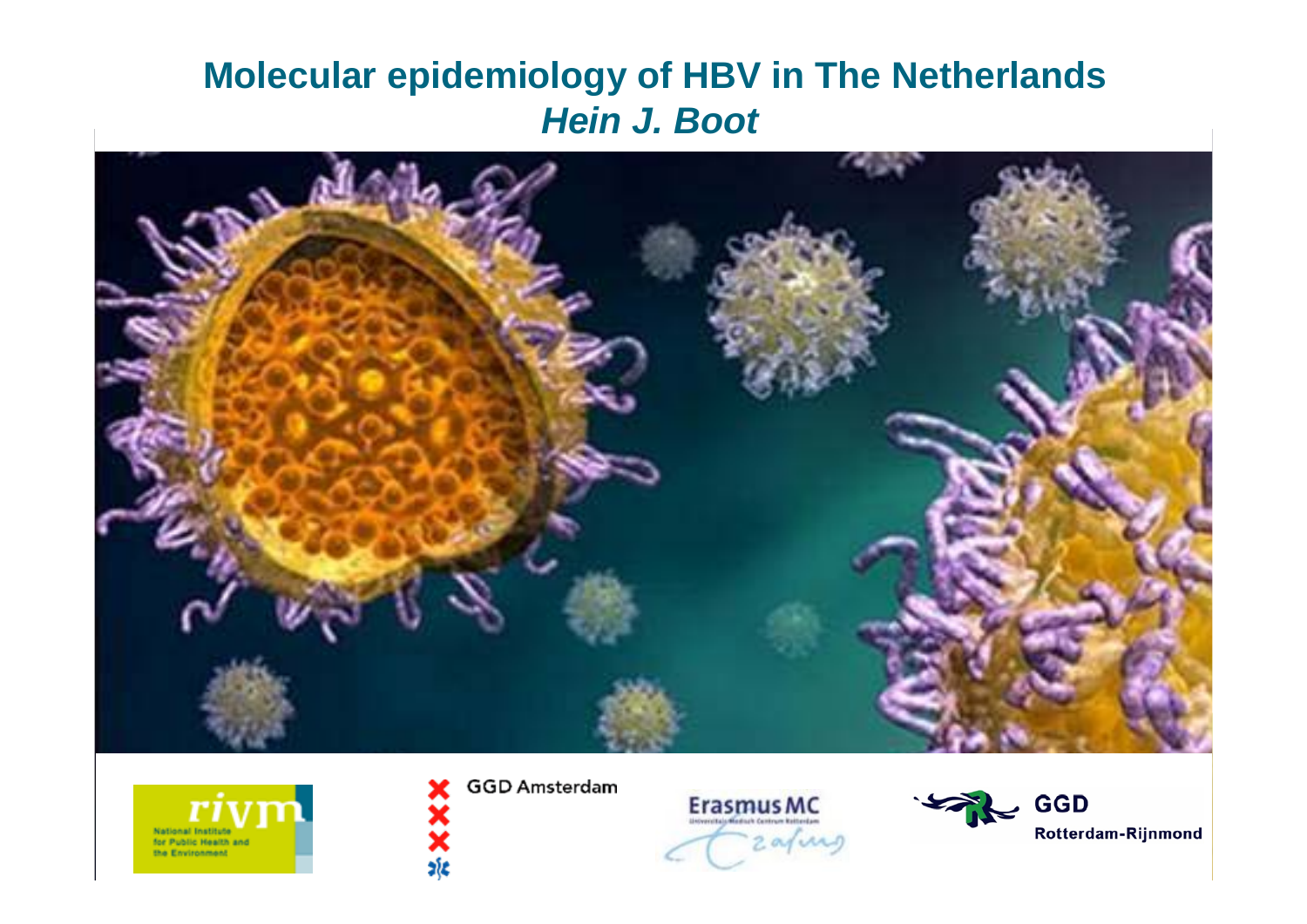# **Why is HBV molecular typing important?**

- •Effectiveness of targeted vaccination programs
- •Identification of new transmission routes
- •Fast detection of central (medical) infection source
- •Spread of antigenic variants
- •Spread of antiviral resistance

Is the current Dutch HBV control policy effective?

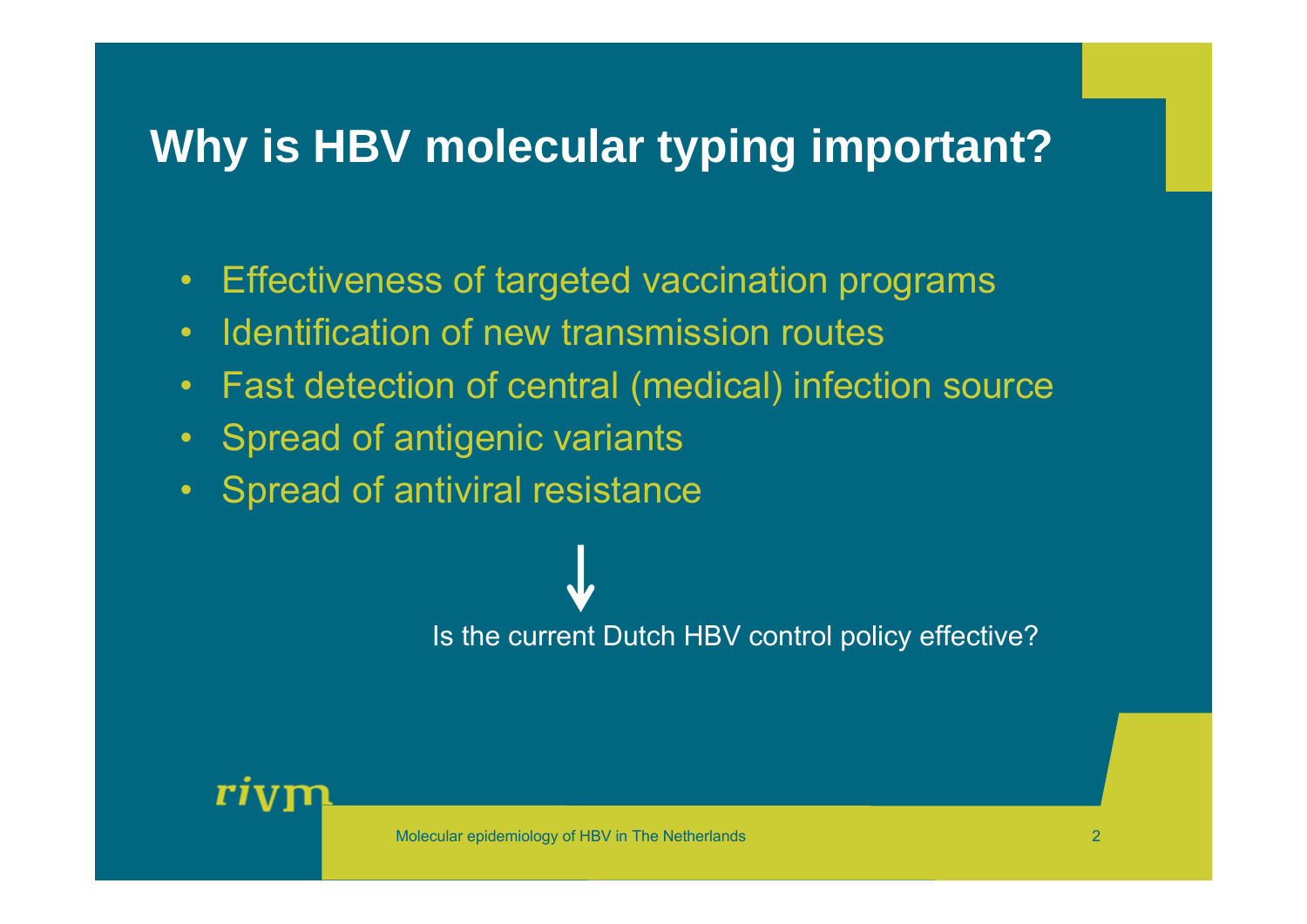### **Geographic distribution of HBV genotypes**

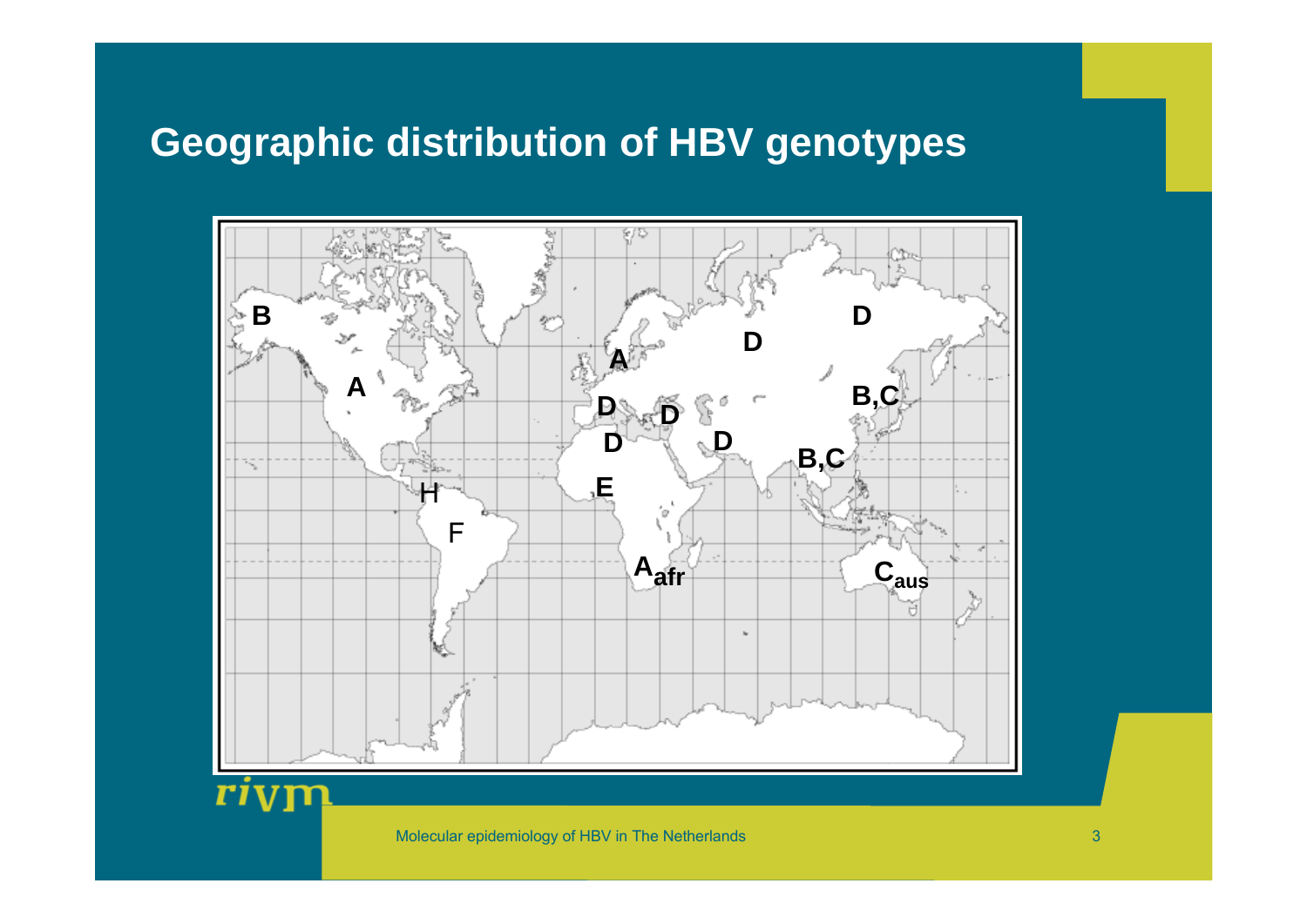# **How different are the HBV genomes?**

- $\bullet$  . 8 different genotypes are known (A – H, 8% nt difference)
- •Variation is depending on the position on the genome
- • Many subdivision within a genotype gA1 [Africa] and gA2 [MSM] gD of Intravenous Drugs Users differs from immigrants Ba (recom.) and Bj in Japan
- $\bullet$ Phenotypic and clinical differences between genotypes

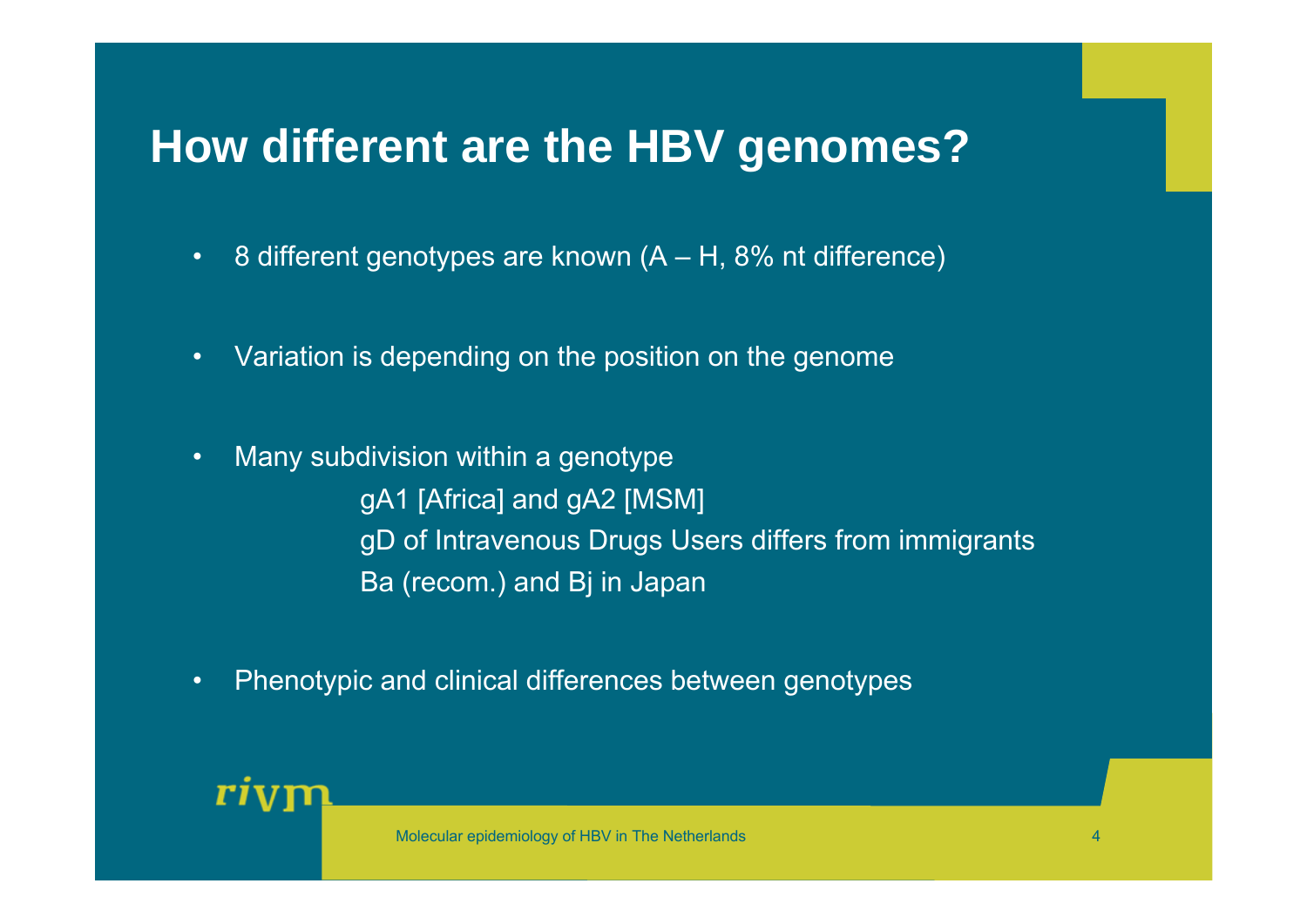## **Acute HBV incidence in the Netherlands**



Average incidence: 1.8 / 100.000  $\sim$ 300 cases/y  $\rightarrow$  ~1000 inf./y

Male vs. Female: 5 vs. 1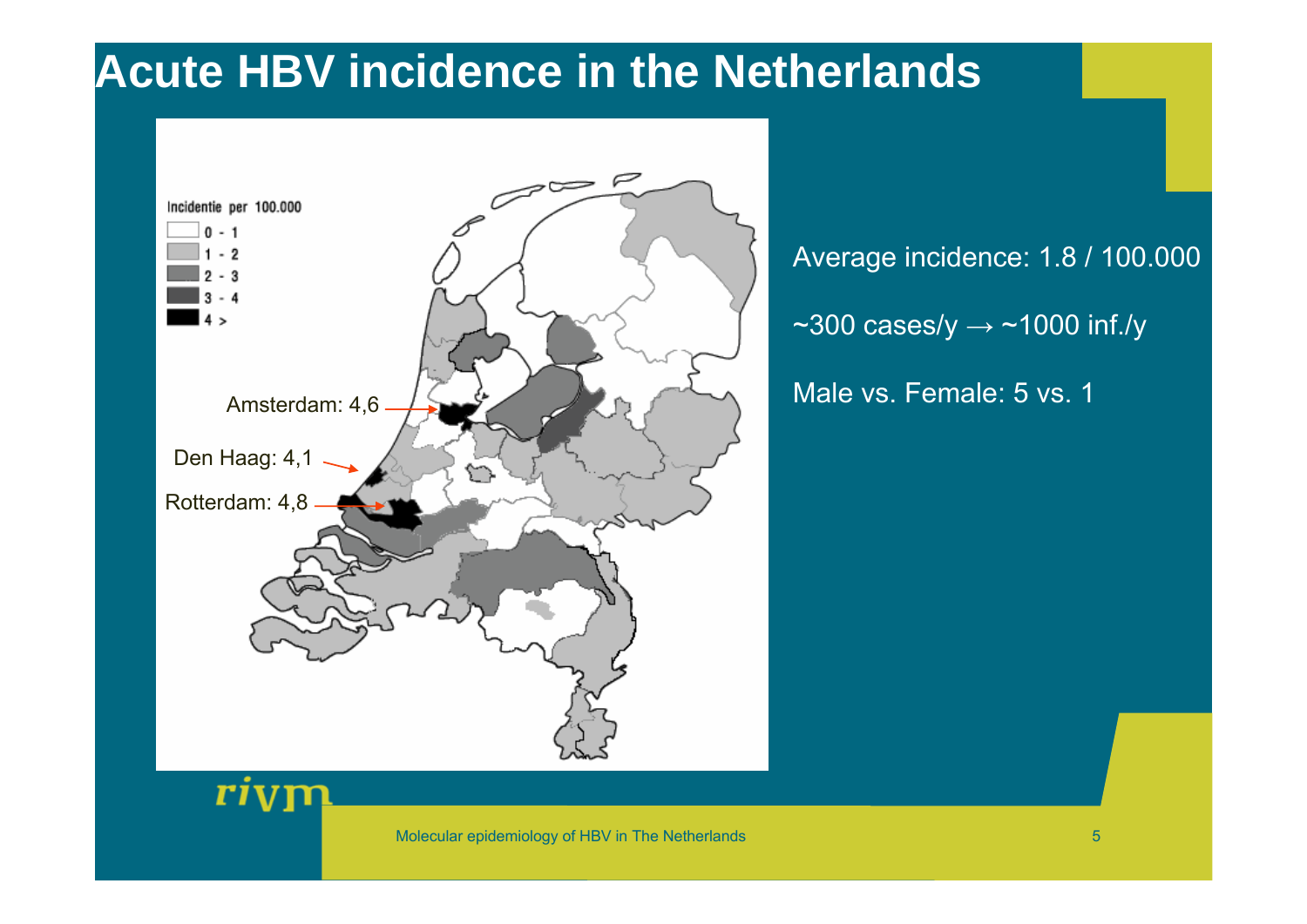## **Most likely source of transmission of acute HBV**

| <b>Source</b>    | Database (Osiris, n=1060) |
|------------------|---------------------------|
| Sexual           | 60%                       |
| <b>MSM</b>       | 34%                       |
| Heterosexual     | 23%                       |
| Other            | 3%                        |
| Vertical         | 1%                        |
| <b>Accidents</b> | 2%                        |
| IDU              | 1%                        |
| Other            | 11%                       |
| Unknown          | 25%                       |

Molecular epidemiology of HBV in The Netherlands

 ${\bf r}$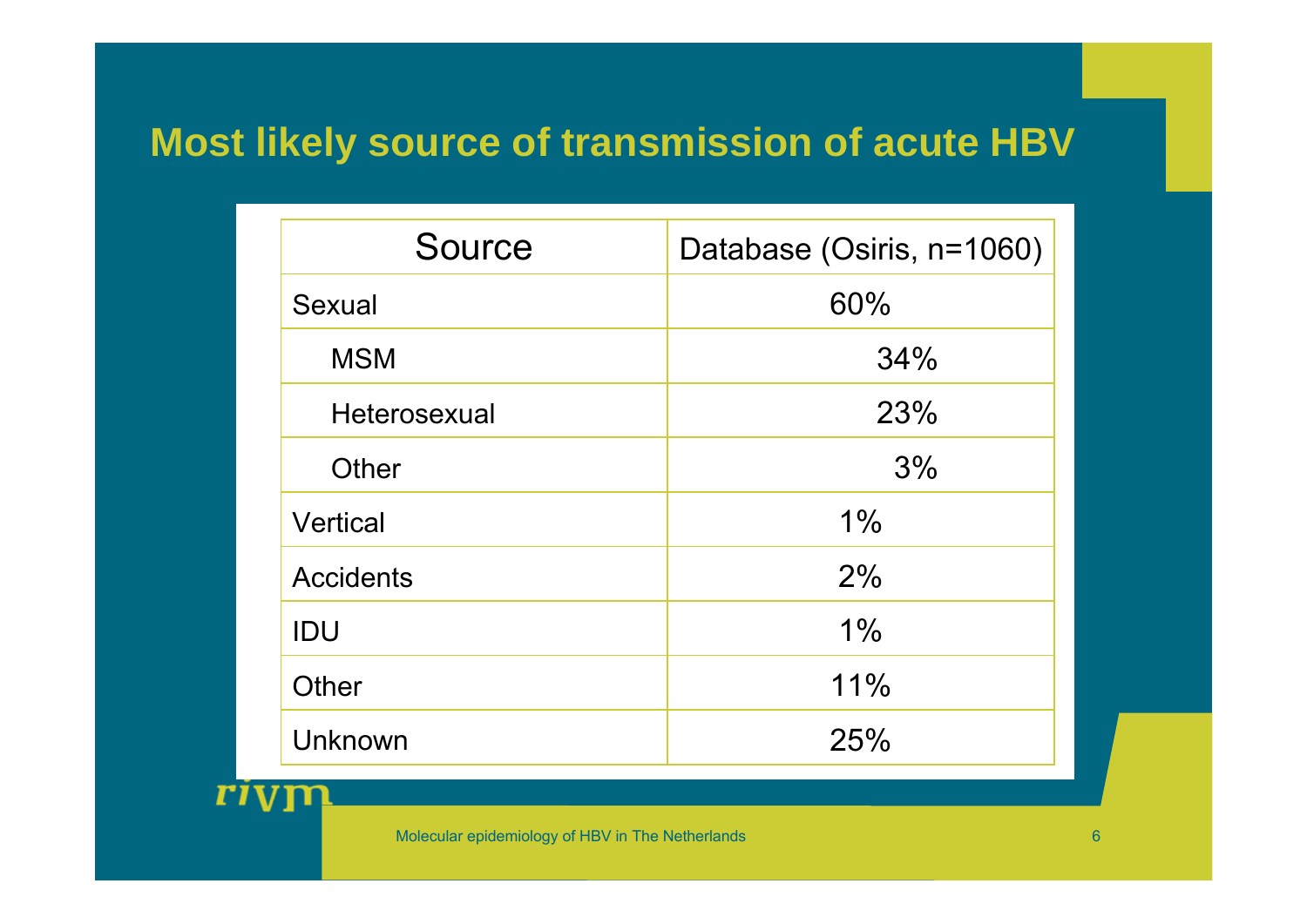# **Genomic organization of HBV**

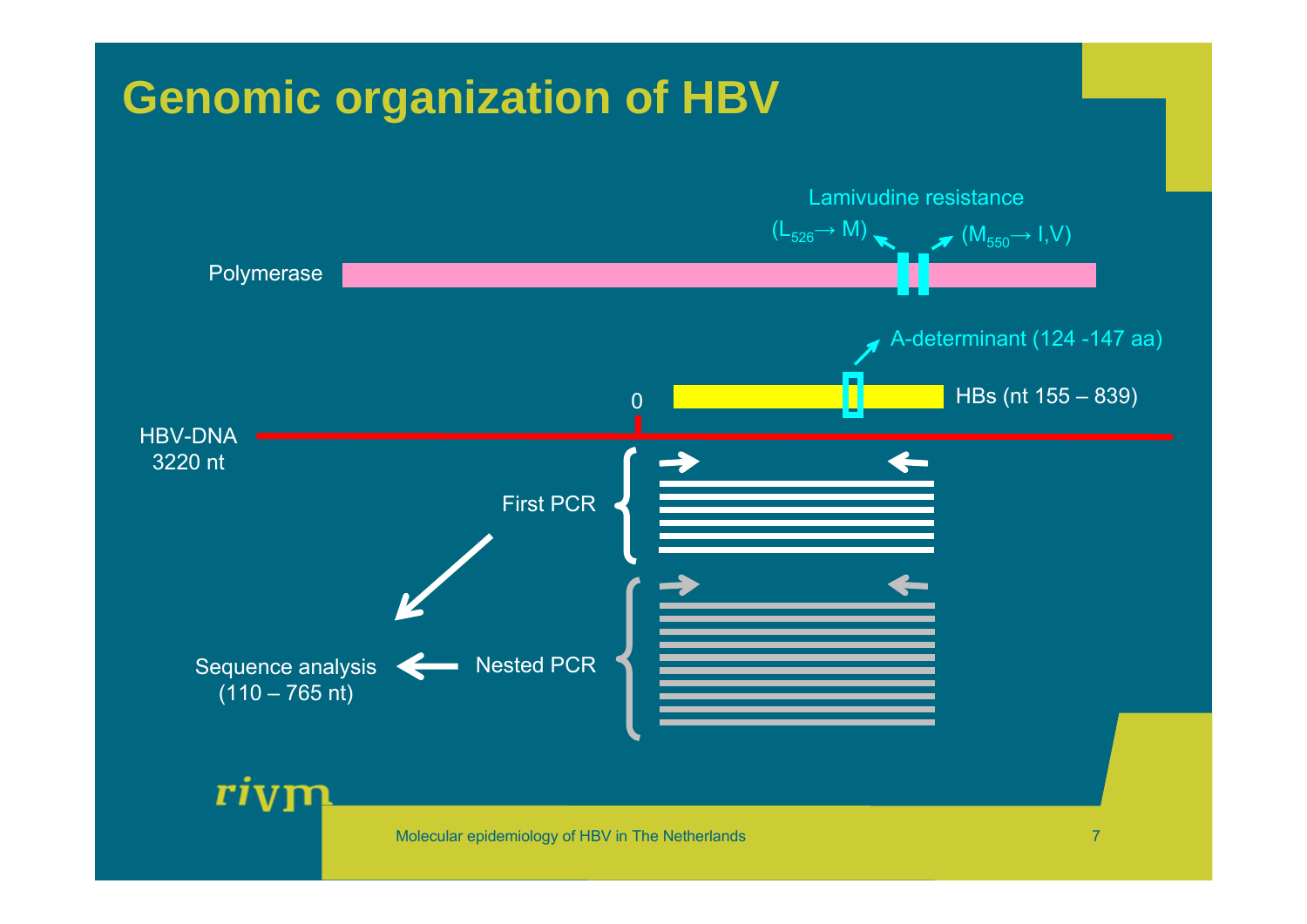

0 .0 1

### **Acute HBV in The Netherlands (2004)**

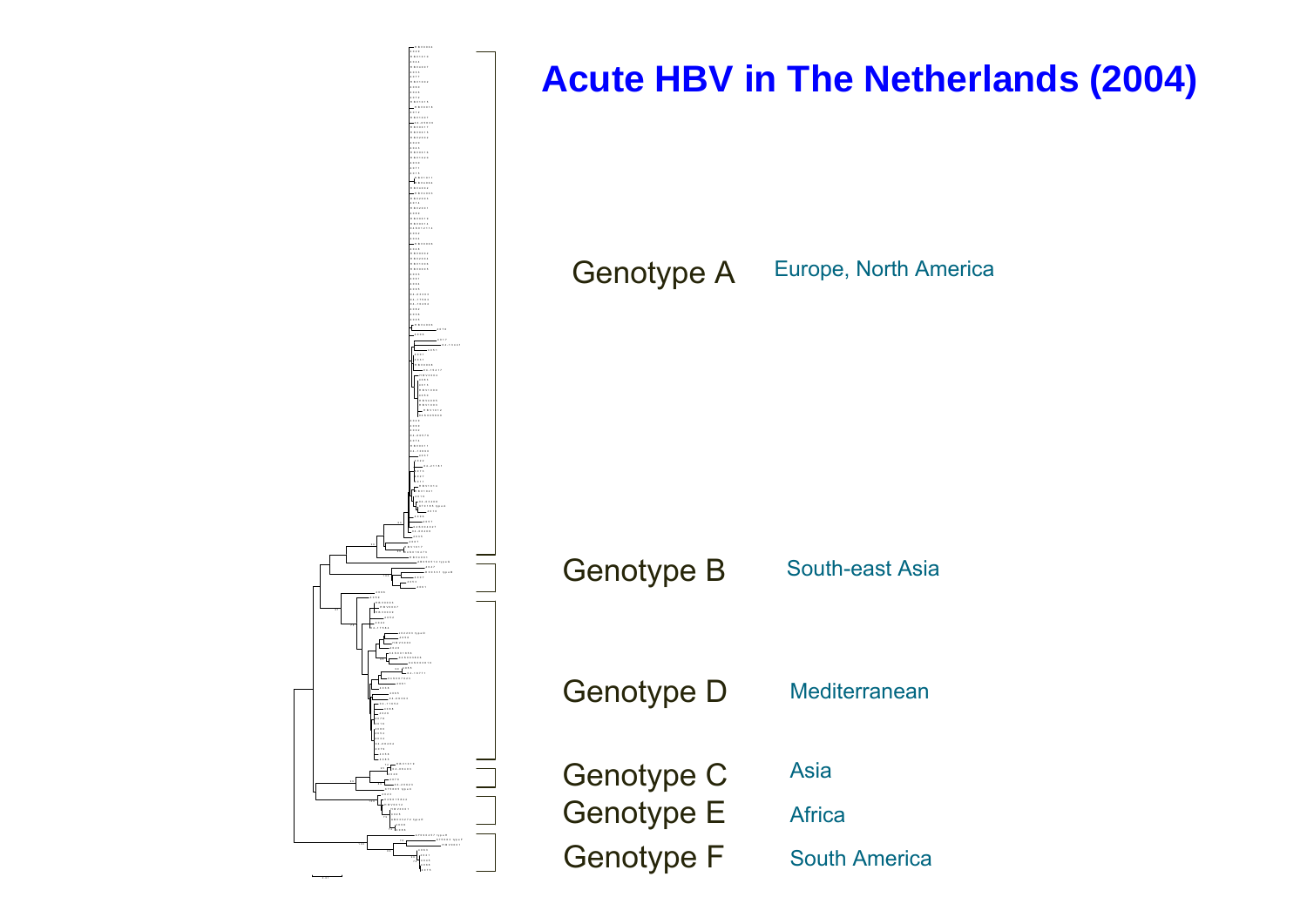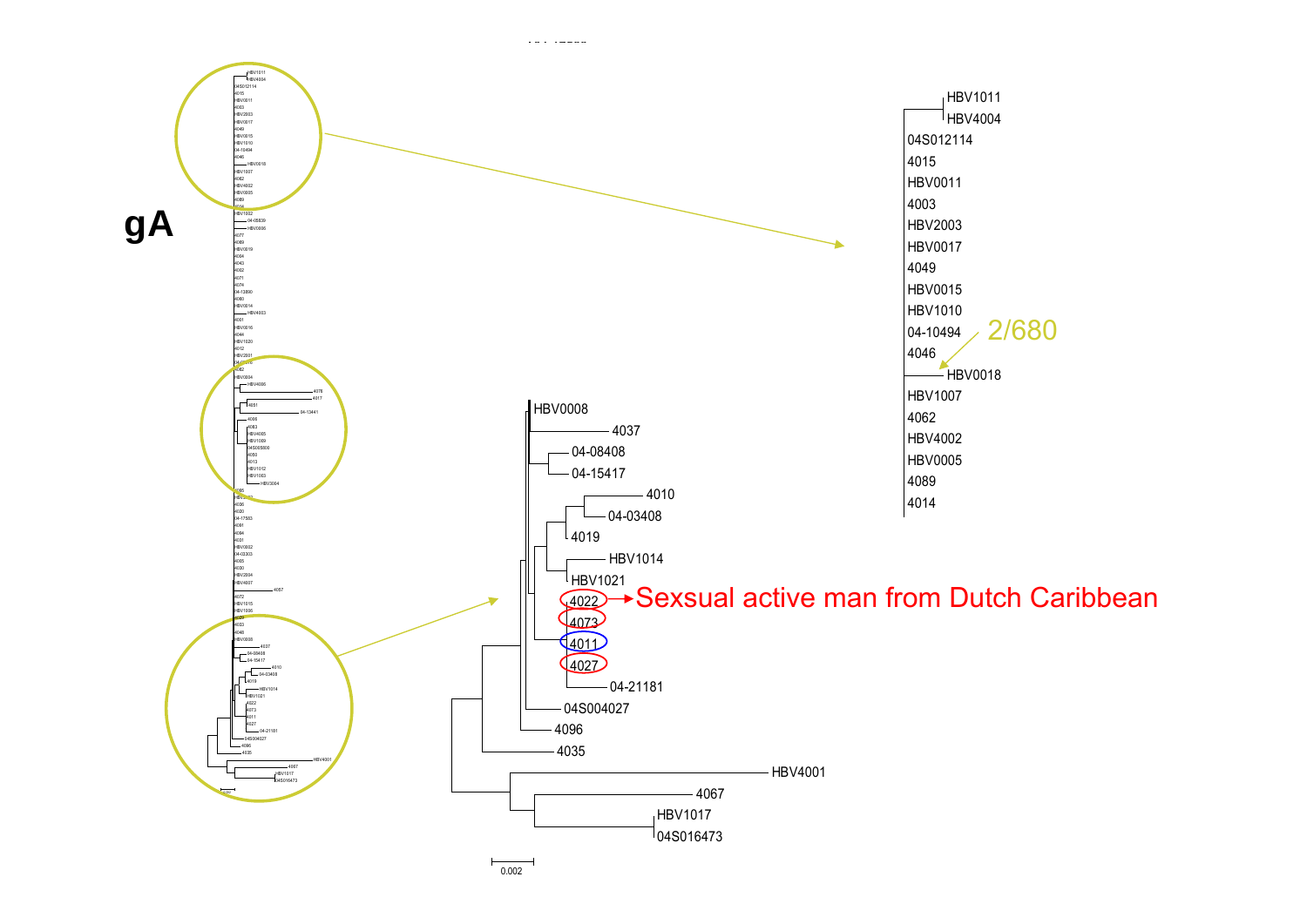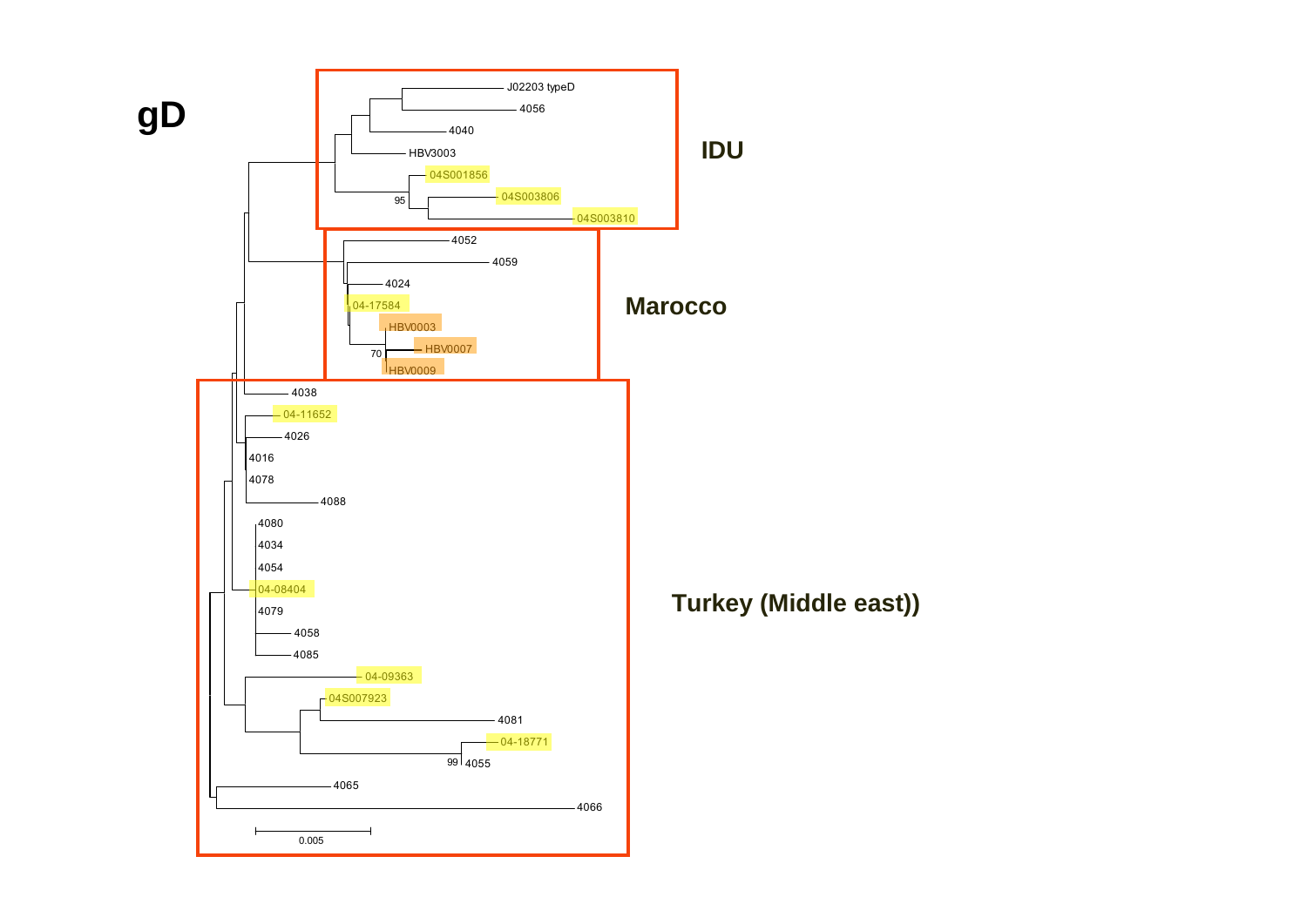## **Incedence of genotypes in acute HBV**

| Genotypes    | Total (acute)  | Male           | Female |  |
|--------------|----------------|----------------|--------|--|
| gA           | 65%            | 309            | 55     |  |
| gB           | 2 <sup>°</sup> | $\epsilon$     | 5      |  |
| $\mathsf{C}$ | 3%             | 19             |        |  |
| ${\tt gD}$   | 22%            | 77             | 48     |  |
| gE           | 4%             | 13             | 11     |  |
| gF           | 4%             | 15             | 6      |  |
| $gG (+ gA)$  | 0 <sup>8</sup> | $\overline{2}$ |        |  |
| gH           | 0 <sup>8</sup> |                |        |  |
| $n=$         | 579            | 441            | 125    |  |

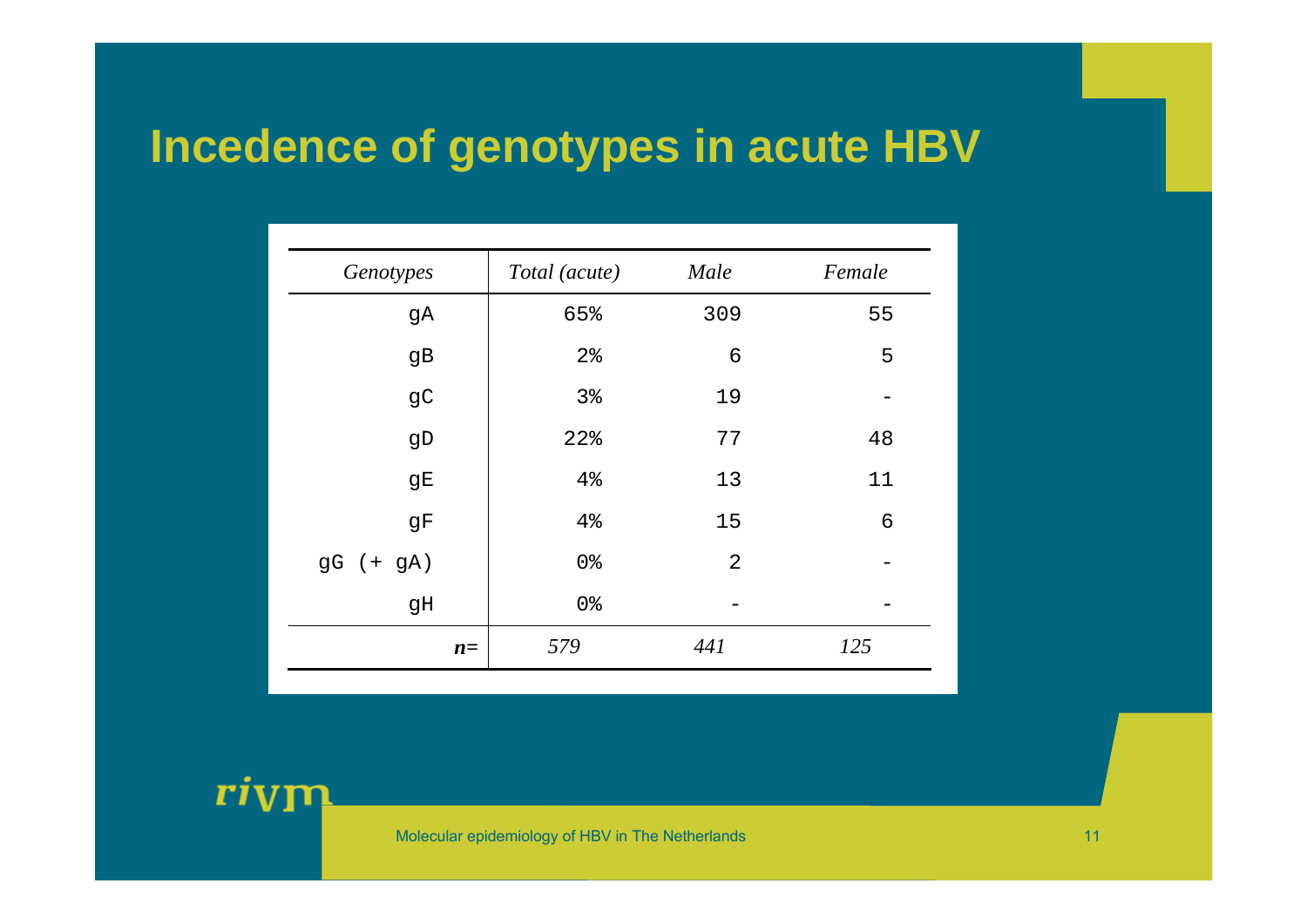#### **Minimal spanning tree of acute HBV isolates (2004-2007, n= 579)**



| <b>Pink</b> | = MSM          |
|-------------|----------------|
| Green       | = Heterosexual |
| Yellow      | = Other        |
| <b>Blue</b> | = Unknown      |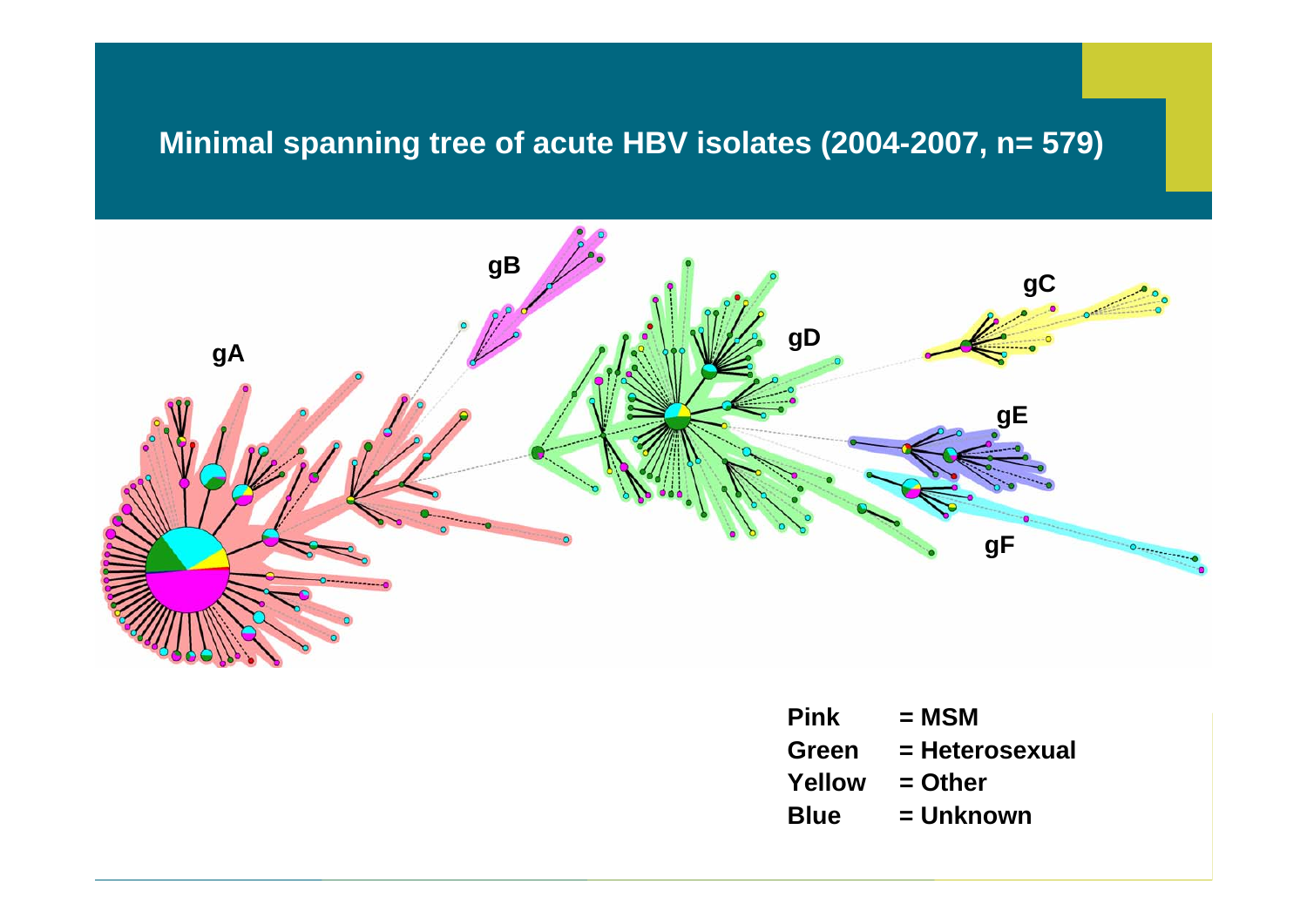#### **S region**

**C region**



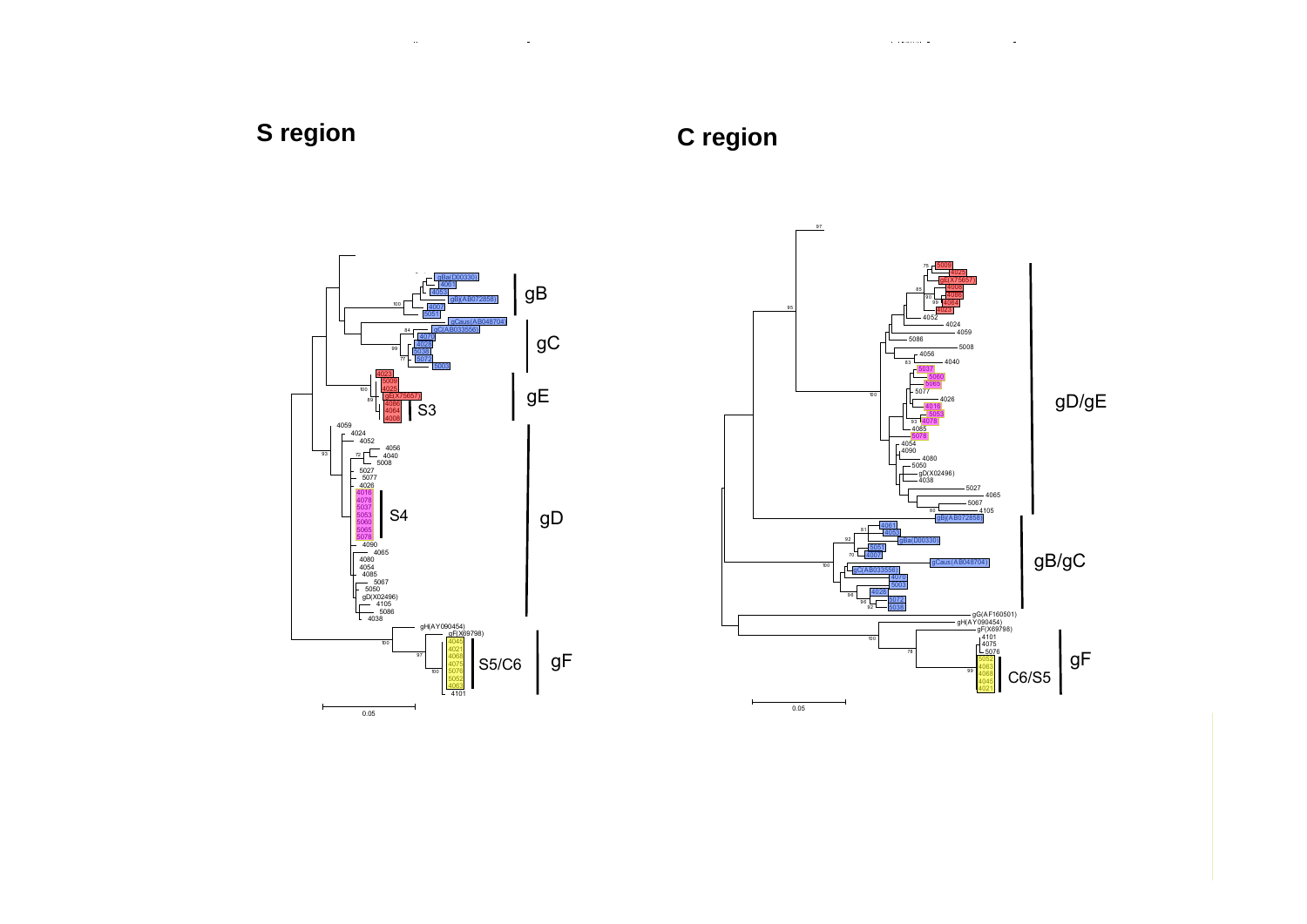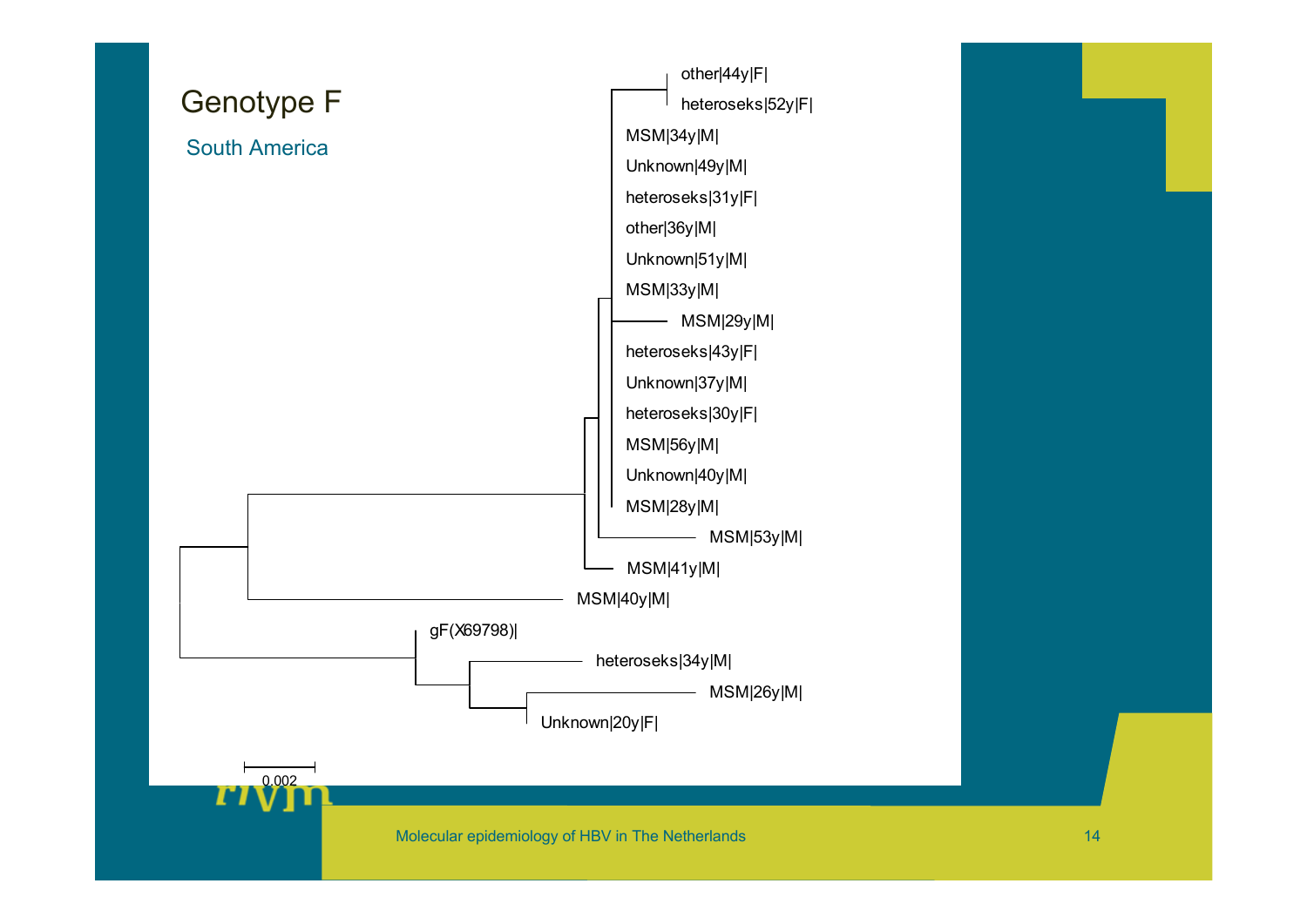# **HBV genotype F cluster (2004 – 2008)**



#### Friesland: 4/17 (24%) Netherlands: 21/579 (4%)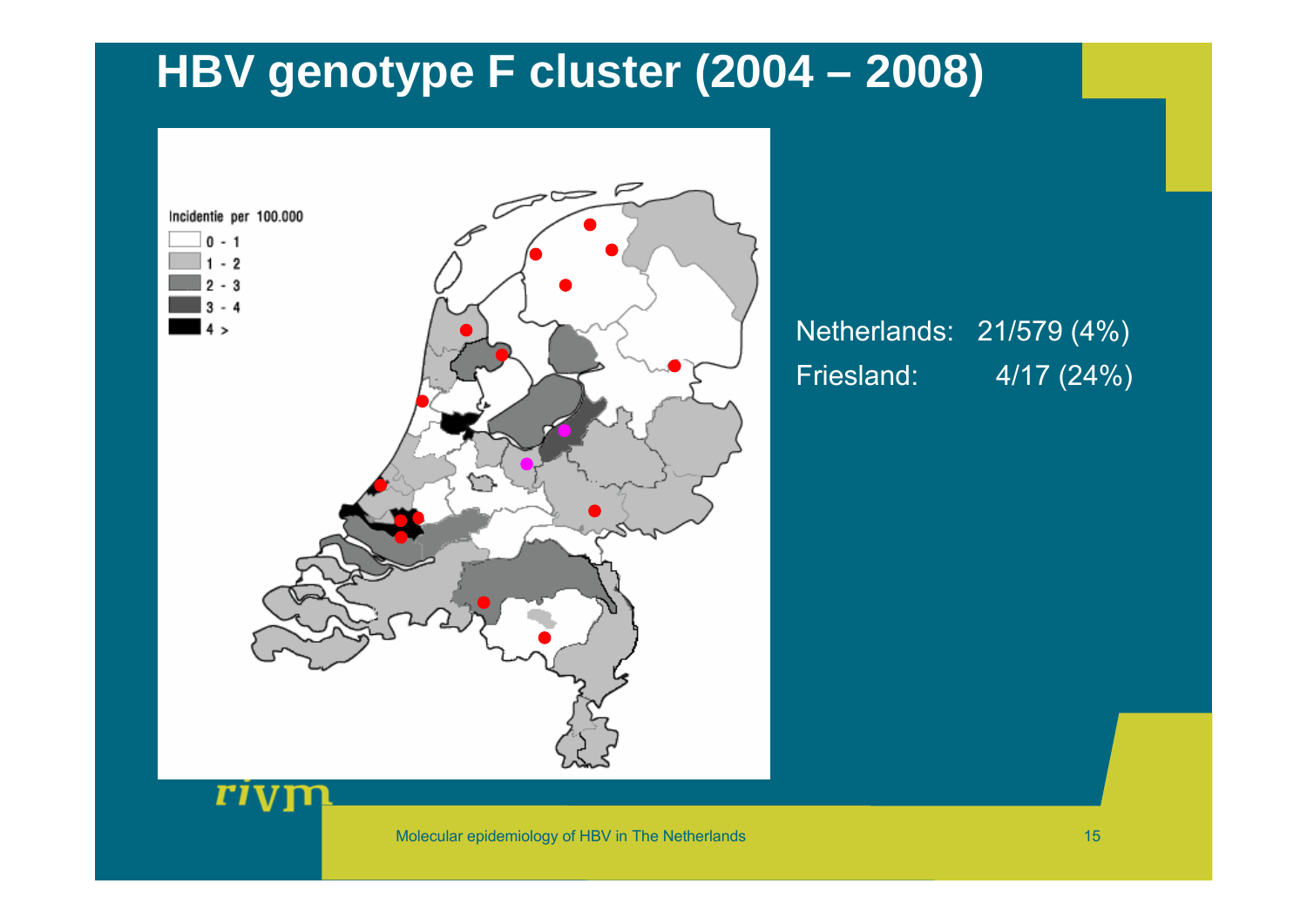## **HBV mutants**

|                                        |             | <b>HBV</b> infection |
|----------------------------------------|-------------|----------------------|
|                                        | Acute       | Chronic              |
| Reported cases (Jan. 2004 - July 2008) | $\sim$ 1160 | ~1000                |
| S-region sequence                      | 583         | 312                  |
| Immune escape mutation (G145R)         |             |                      |
| Antiviral resistance (M550V)           |             |                      |

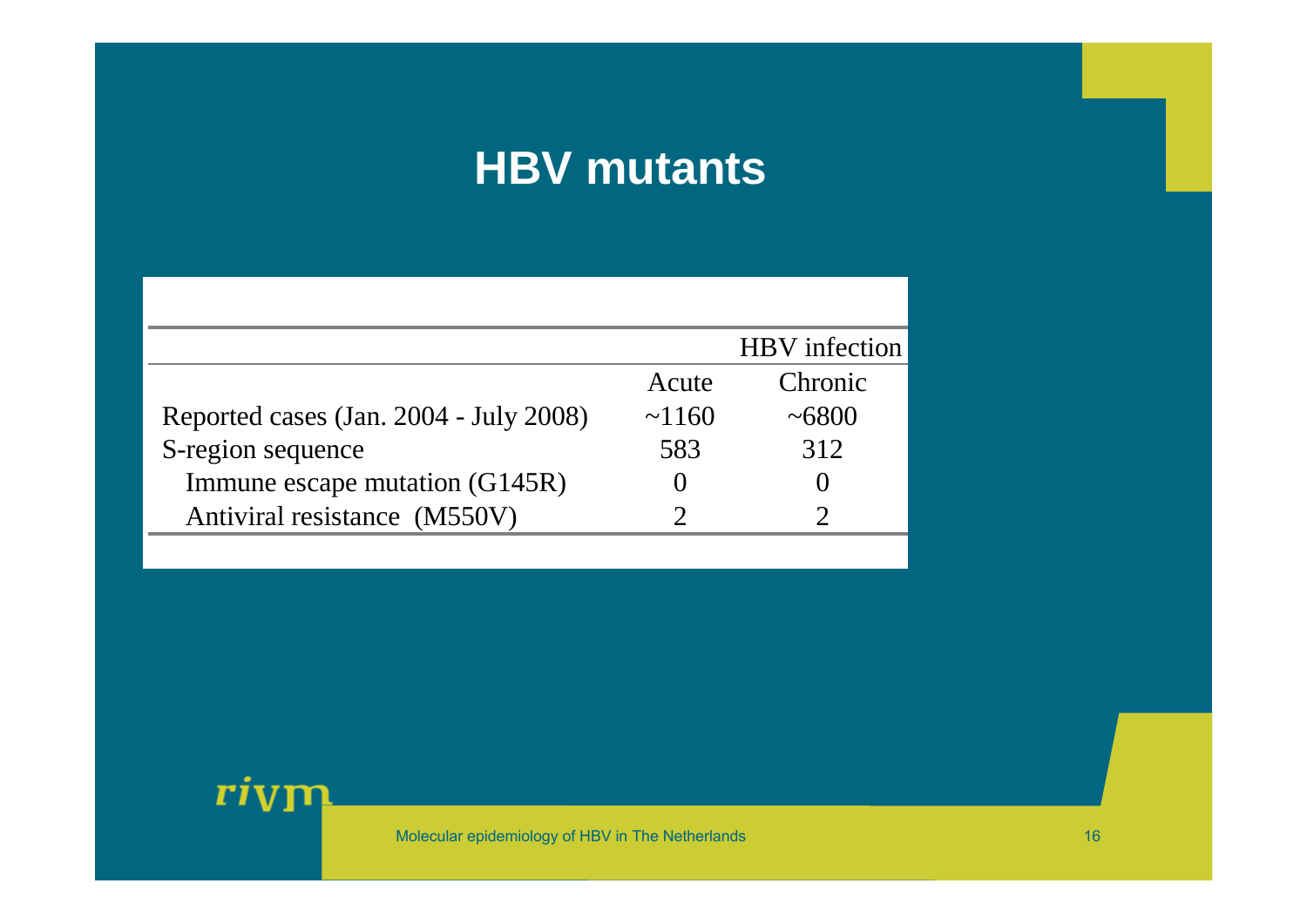# **HBV molecular typing of HBV**

- $\bullet$  Effectiveness of targeted vaccination programs: Reduction in number of MSM gA-isolates (non sig.)
- $\bullet$  Identification of new infection sources: No new extensive transmissions have been found
- Spread of antigenic variants: Only associated with use of HB-immunoglobuline
- $\bullet$  Spread of antiviral resistance: Low frequency among acute and chronic HBV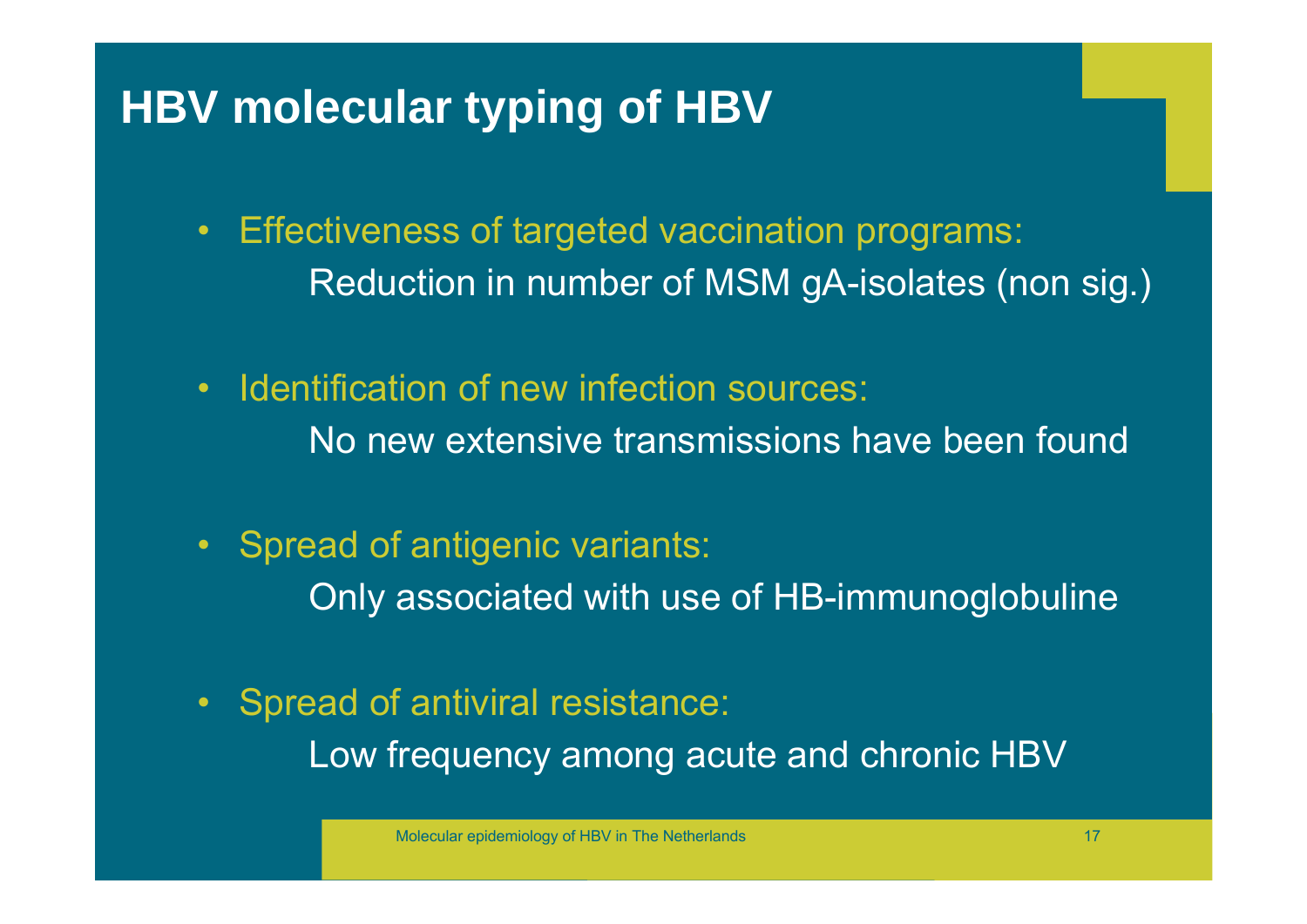

- Femke Koedijk
- Eline Op de Coul
- Jeroen Cremer
- Marita van de Laar
- Susan Hahné



- Robin van Houdt
- Sylvia Bruisten
- Nicole Dukers
- Anneke van den Hoek
- Roel Coutinho



- Irene Veldhuizen
- Marijke Mosterd
- Hannelore Götz
- Jan Hendrik Richardus



- Martin Schutten
- Bert Niesters
- Rob de Man
- Gerard van Doornum

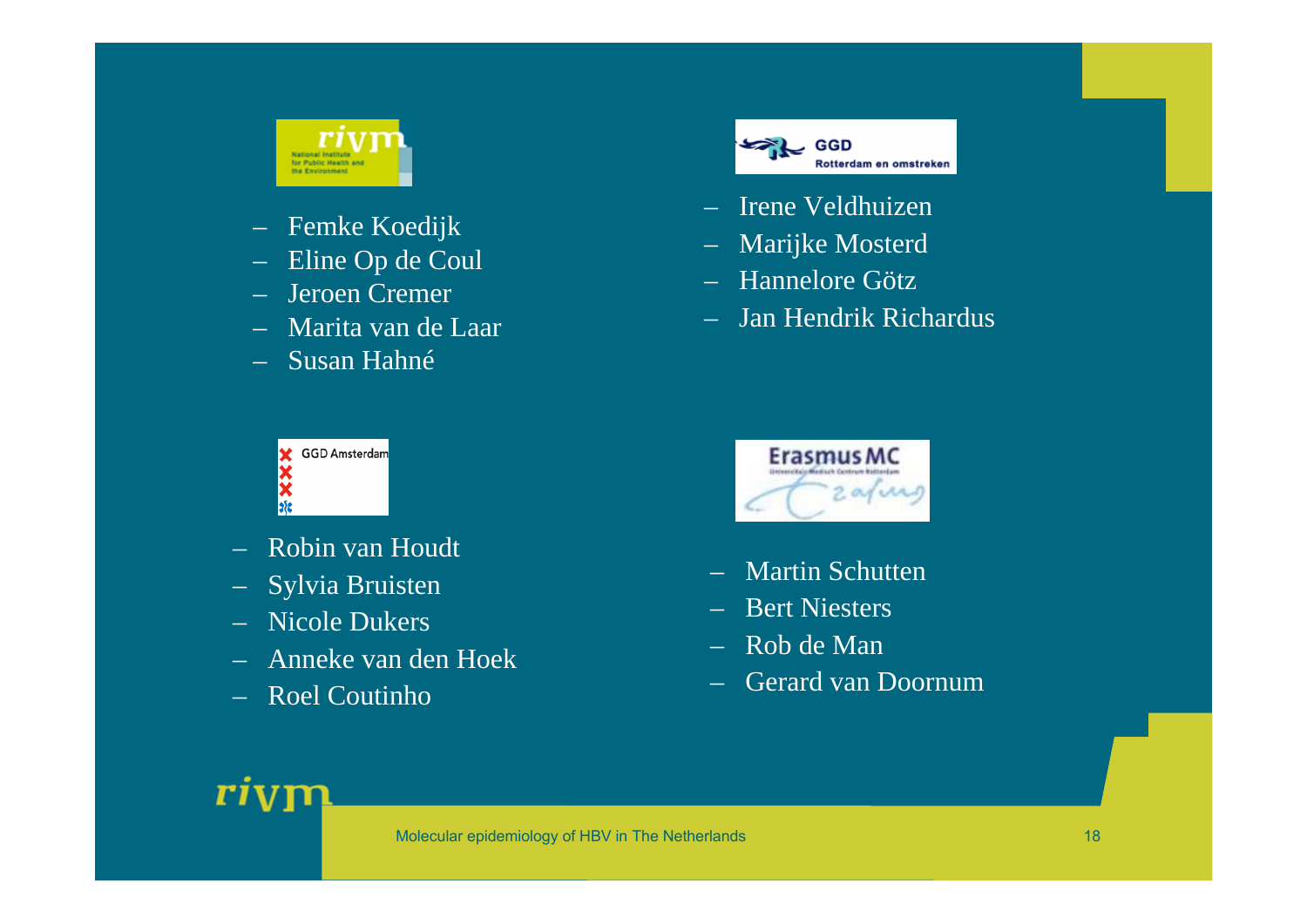### **Molecular epidemiology of HBV in The Netherlands** *Hein J. Boot*





**GGD Amsterdam** 

 $\frac{1}{2}$